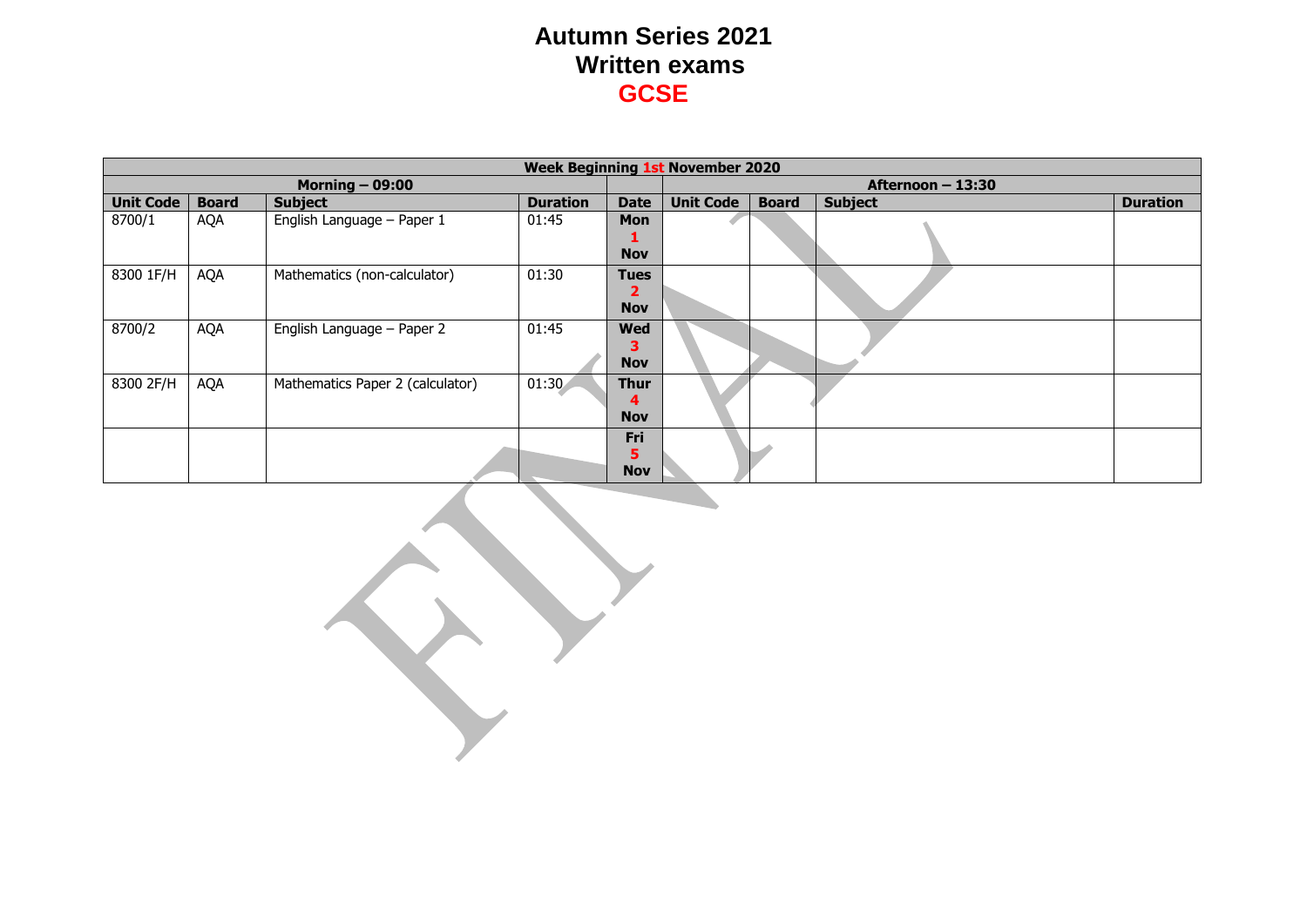|                  |              |                                  |                 |             | Week Beginning 8th November 2020 |              |                   |                 |
|------------------|--------------|----------------------------------|-----------------|-------------|----------------------------------|--------------|-------------------|-----------------|
|                  |              | Morning $-$ 09:00                |                 |             |                                  |              | Afternoon - 13:30 |                 |
| <b>Unit Code</b> | <b>Board</b> | <b>Subject</b>                   | <b>Duration</b> | <b>Date</b> | <b>Unit Code</b>                 | <b>Board</b> | <b>Subject</b>    | <b>Duration</b> |
| 8300 3F/H        | AQA          | Mathematics Paper 3 (calculator) | 01:30           | Mon         |                                  |              |                   |                 |
|                  |              |                                  |                 | 8           |                                  |              |                   |                 |
|                  |              |                                  |                 | <b>Nov</b>  |                                  |              |                   |                 |
|                  |              |                                  |                 | <b>Tues</b> |                                  |              |                   |                 |
|                  |              |                                  |                 | 10          |                                  |              |                   |                 |
|                  |              |                                  |                 | <b>Nov</b>  |                                  |              |                   |                 |
|                  |              |                                  |                 | <b>Wed</b>  |                                  |              |                   |                 |
|                  |              |                                  |                 | 11          |                                  |              |                   |                 |
|                  |              |                                  |                 | <b>Nov</b>  |                                  |              |                   |                 |
|                  |              |                                  |                 | <b>Thur</b> |                                  |              |                   |                 |
|                  |              |                                  |                 | 12          |                                  |              |                   |                 |
|                  |              |                                  |                 | <b>Nov</b>  |                                  |              |                   |                 |
|                  |              |                                  |                 | Fri         |                                  |              |                   |                 |
|                  |              |                                  |                 | 13          |                                  |              |                   |                 |
|                  |              |                                  |                 | <b>Nov</b>  |                                  |              |                   |                 |

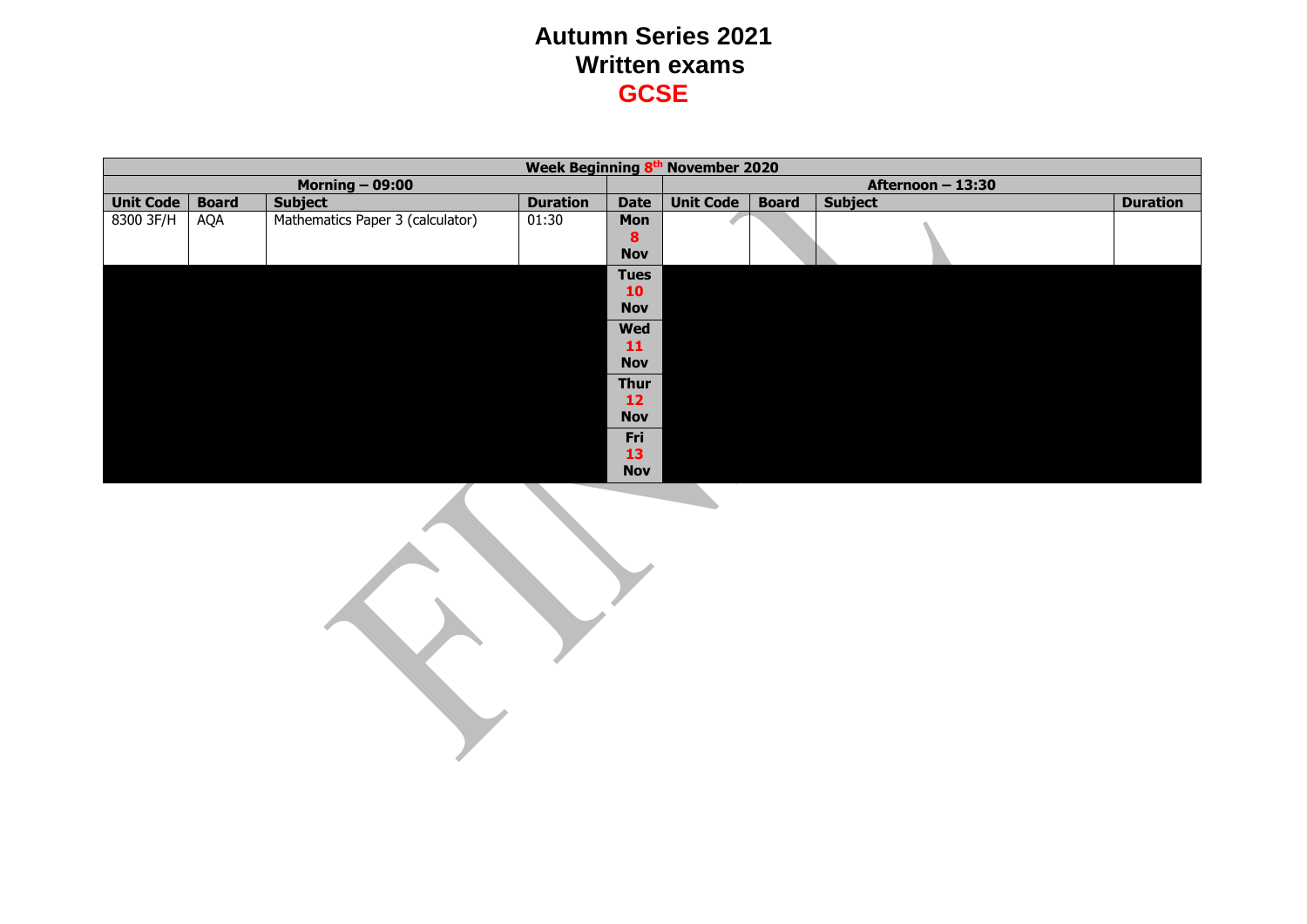|                  | Week Beginning 15th November 2020 |                                    |                 |             |                  |              |                                                |                 |  |  |
|------------------|-----------------------------------|------------------------------------|-----------------|-------------|------------------|--------------|------------------------------------------------|-----------------|--|--|
|                  |                                   | <b>Morning - 09:00</b>             |                 |             |                  |              | Afternoon - 13:30                              |                 |  |  |
| <b>Unit Code</b> | <b>Board</b>                      | <b>Subject</b>                     | <b>Duration</b> | <b>Date</b> | <b>Unit Code</b> | <b>Board</b> | <b>Subject</b>                                 | <b>Duration</b> |  |  |
| 1SC0 1BF         | Edexcel                           | Combined Science: Biology (f)      | 01:10           | <b>Mon</b>  | 1CP1 01          | Edexcel      | Computer Science: Principles of Computer       | 01:40           |  |  |
| 1SC0 1BH         | Edexcel                           | Combined Science: Biology (h)      | 01:10           | 15          |                  |              | Science                                        |                 |  |  |
| 1BI0 1H          | Edexcel                           | Biology (h)                        | 01:45           | <b>Nov</b>  | 1PE0 01          | Edexcel      | PE: Fitness and Body Systems                   | 01:45           |  |  |
|                  |                                   |                                    |                 |             |                  |              |                                                |                 |  |  |
|                  |                                   |                                    |                 |             |                  |              |                                                |                 |  |  |
|                  |                                   |                                    |                 |             |                  |              |                                                |                 |  |  |
| 8702/1           | <b>AQA</b>                        | English Literature Paper 1         | 01:40           | <b>Tues</b> | 8062/1           | AQA          | RE: The Study of religions: beliefs, teachings | 01:45           |  |  |
|                  |                                   |                                    |                 | 16          |                  |              | and practices                                  |                 |  |  |
|                  |                                   |                                    |                 | <b>Nov</b>  | C680U10-1        | Eduqas       | Media Studies: Exploring the Media             | 01:30           |  |  |
|                  |                                   |                                    |                 | <b>Wed</b>  | 8658/LF          | <b>AQA</b>   | French: Listening (f)                          | 00:35           |  |  |
|                  |                                   |                                    |                 | 17          | 8658/LH          | <b>AQA</b>   | French: Listening (h)                          | 00:45           |  |  |
|                  |                                   |                                    |                 | <b>Nov</b>  | 8658/RF          | <b>AQA</b>   | French: Reading (f)                            | 00:45           |  |  |
|                  |                                   |                                    |                 |             | 8658/RH          | <b>AQA</b>   | French: Reading (h)                            | 01:00           |  |  |
|                  |                                   |                                    |                 |             | J384/01          | <b>OCR</b>   | Geography: Our natural world                   | 01:10           |  |  |
| 1HI0 10          | Edexcel                           | History: Thematic study & historic |                 | <b>Thur</b> | 8698/LF          | AQA          | Spanish: Listening (f)                         | 00:35           |  |  |
|                  |                                   | environment - Crime and punishment |                 | 18          | 8698/LH          | <b>AQA</b>   | Spanish: Listening (h)                         | 00:45           |  |  |
|                  |                                   | in Britain c1000-present           | 01:15           | <b>Nov</b>  | 8698/RF          | <b>AQA</b>   | Spanish: Reading (f)                           | 00:45           |  |  |
|                  |                                   |                                    |                 |             | 8698/RH          | <b>AQA</b>   | Spanish: Reading (h)                           | 01:00           |  |  |
|                  |                                   |                                    |                 |             | 1DT0 1F          | Edexcel      | DT: Timbers                                    | 01:45           |  |  |
|                  |                                   |                                    |                 |             |                  |              |                                                |                 |  |  |
|                  |                                   |                                    |                 |             |                  |              |                                                |                 |  |  |
| <b>1SC0 1CF</b>  | Edexcel                           | Combined Science (f)               | 01:10           | Fri         | 1CP1 02          | Edexcel      | Computer Science: Application of               | 02:00           |  |  |
| 1SC0 1CH         | Edexcel                           | Combined Science (h)               | 01:10           | 19          |                  |              | <b>Computational Thinking</b>                  |                 |  |  |
| 1CH0 1H          | Edexcel                           | Chemistry (h)                      | 01:45           | <b>Nov</b>  | 1PE0 02          | Edexcel      | PE: Health and Performance                     | 01:15           |  |  |
|                  |                                   |                                    |                 |             | C680U20-1        | Eduqas       | Media Studies: Understanding Media Forms       | 01:30           |  |  |
|                  |                                   |                                    |                 |             |                  |              | and Products                                   |                 |  |  |
|                  |                                   |                                    |                 |             |                  |              |                                                |                 |  |  |
|                  |                                   |                                    |                 |             |                  |              |                                                |                 |  |  |
|                  |                                   |                                    |                 |             |                  |              |                                                |                 |  |  |
|                  |                                   |                                    |                 |             |                  |              |                                                |                 |  |  |
|                  |                                   |                                    |                 |             |                  |              |                                                |                 |  |  |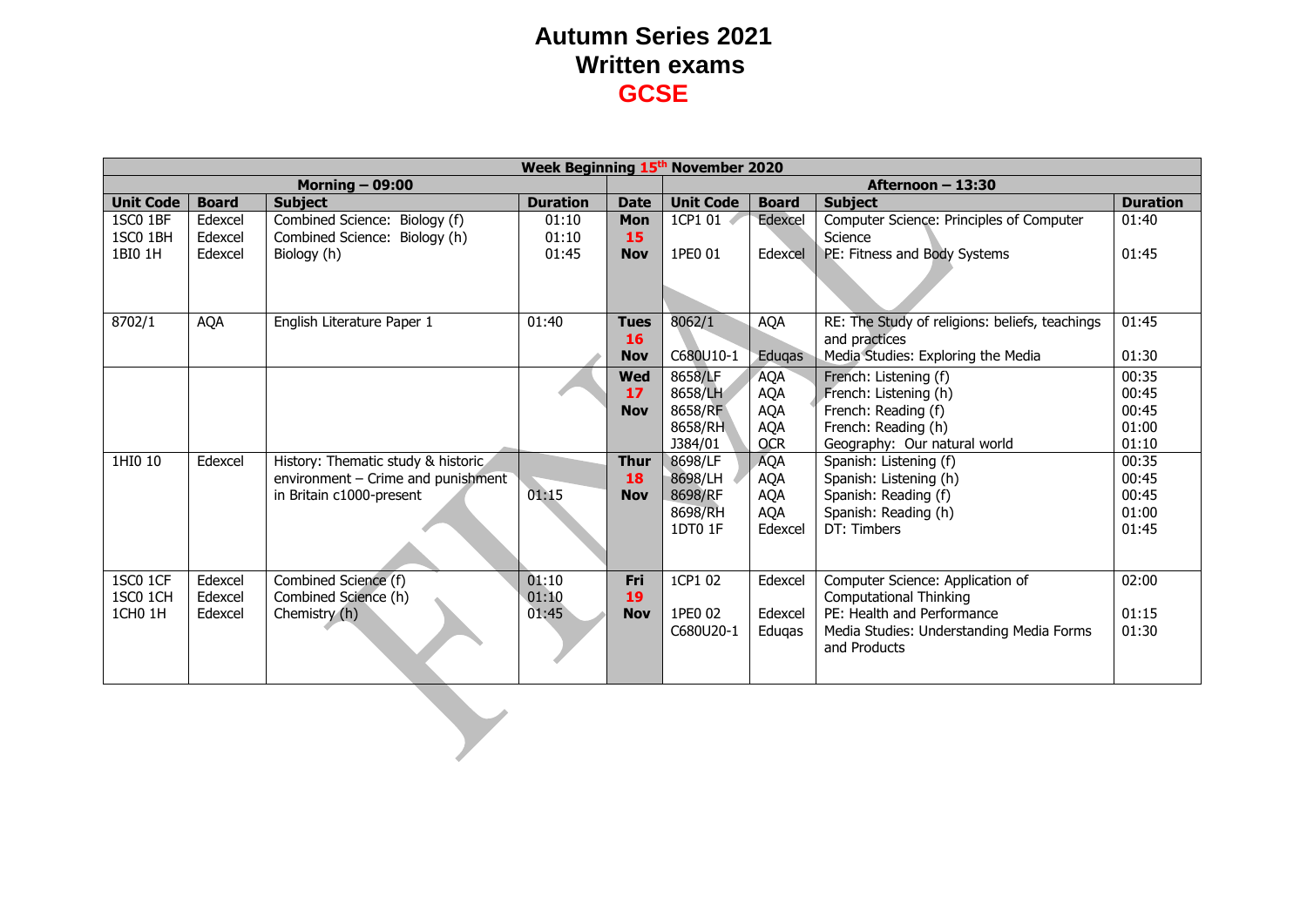|                                 | <b>Week Beginning 22nd November 2020</b> |                                                                                 |                         |                                 |                                                          |                                                         |                                                                                                                             |                                           |  |
|---------------------------------|------------------------------------------|---------------------------------------------------------------------------------|-------------------------|---------------------------------|----------------------------------------------------------|---------------------------------------------------------|-----------------------------------------------------------------------------------------------------------------------------|-------------------------------------------|--|
|                                 |                                          | <b>Morning - 09:00</b>                                                          |                         |                                 | Afternoon - 13:30                                        |                                                         |                                                                                                                             |                                           |  |
| <b>Unit Code</b>                | <b>Board</b>                             | <b>Subject</b>                                                                  | <b>Duration</b>         | <b>Date</b>                     | <b>Unit Code</b>                                         | <b>Board</b>                                            | <b>Subject</b>                                                                                                              | <b>Duration</b>                           |  |
| 8702/2                          | AQA                                      | English Literature Paper 2                                                      | 01:45                   | <b>Mon</b><br>22<br><b>Nov</b>  | 8658/WF<br>8658/WH<br>1BS0 01                            | <b>AQA</b><br><b>AQA</b><br>Edexcel                     | French: Writing (f)<br>French: Writing(h)<br><b>Business: Investigating Small Business</b>                                  | 01:05<br>01:20<br>01:30                   |  |
| 1SC0 1PF<br>1SC0 1PH<br>1PH0 1H | Edexcel<br>Edexcel<br>Edexcel            | Combined Science: Physics (f)<br>Combined Science: Physics (h)<br>Chemistry (h) | 01:10<br>01:10<br>01:45 | <b>Tues</b><br>23<br><b>Nov</b> | 8062 2A                                                  | <b>AQA</b>                                              | RE: Thematic studies                                                                                                        | 01:45                                     |  |
| J384/02                         | <b>OCR</b>                               | Geography: People and society                                                   | 01:10                   | Wed<br>24<br><b>Nov</b>         | 8698/WF<br>8698/WH                                       | <b>AQA</b><br><b>AQA</b>                                | Spanish: Writing (f)<br>Spanish: Writing (h)                                                                                | 01:05<br>01:20                            |  |
| 1HI0 31                         | Edexcel                                  | History: Modern depth study - Weimar<br>& Nazi Germany 1918-39                  | 00:55                   | Thur<br>25<br><b>Nov</b>        | 8668/LF<br>8668/LH<br>8668/RF<br>8668/RH<br>$C690U3 - 1$ | <b>AQA</b><br><b>AQA</b><br>AQA<br><b>AQA</b><br>Edugas | German: Listening (f)<br>German: Listening (h)<br>German: Reading (f)<br>German: Reading (h)<br>Drama: Interpreting Theatre | 00:35<br>00:45<br>00:45<br>01:00<br>01:30 |  |
| 1SC0 2BF<br>1SC0 2BH<br>1BI0 2H | Edexcel<br>Edexcel<br>Edexcel            | Combined Science: Biology (f)<br>Combined Science: Biology (h)<br>Biology (h)   | 01:10<br>01:10<br>01:45 | Fri<br>26<br><b>Nov</b>         | 1BS0/02                                                  | Edexcel                                                 | Business: Building a Business                                                                                               | 01:30                                     |  |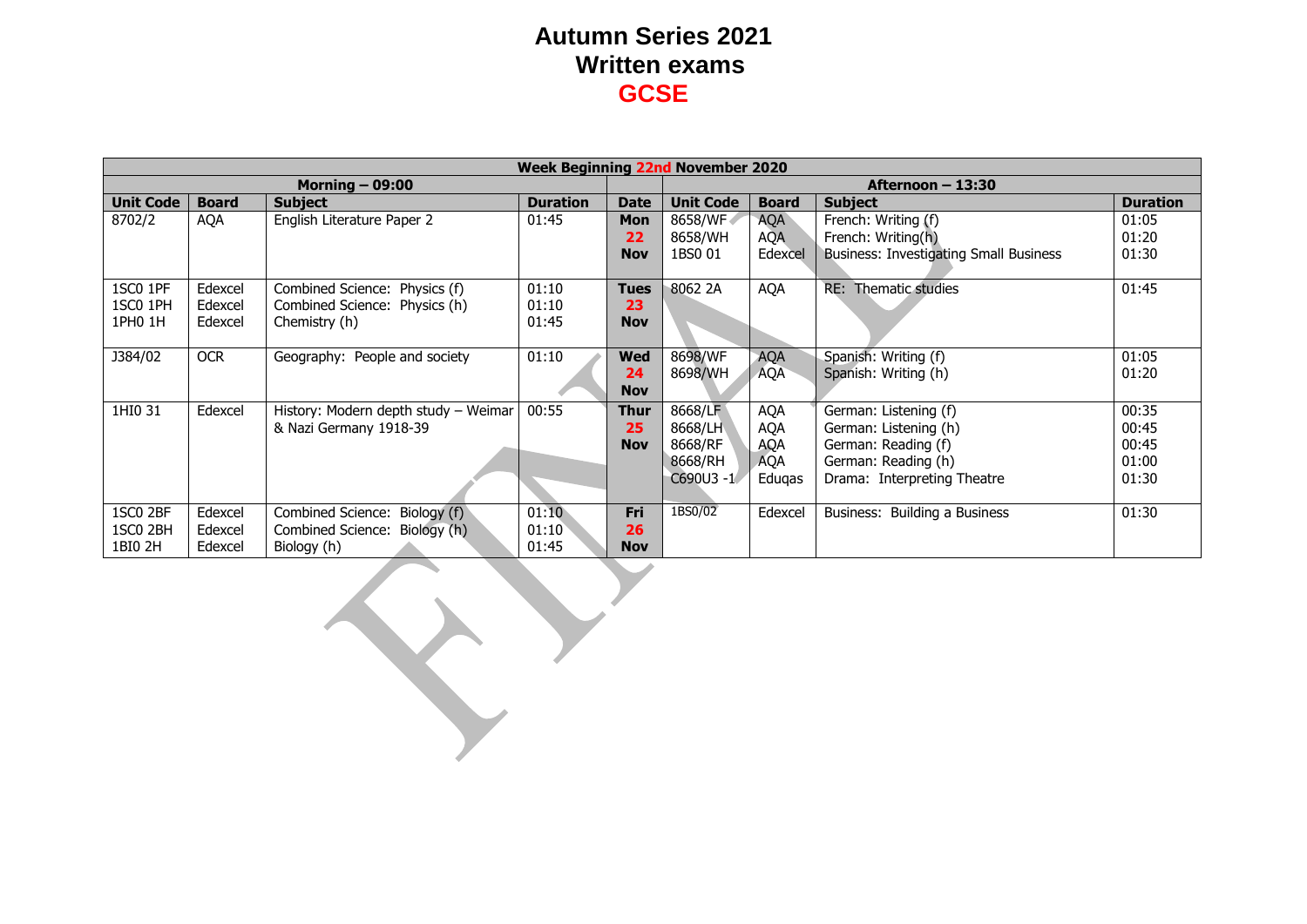| <b>Week Beginning 29th November 2020</b> |                   |                                      |                 |             |                                                    |                    |                                |                 |  |  |
|------------------------------------------|-------------------|--------------------------------------|-----------------|-------------|----------------------------------------------------|--------------------|--------------------------------|-----------------|--|--|
|                                          | Morning $-$ 09:00 |                                      |                 |             |                                                    | Afternoon $-13:30$ |                                |                 |  |  |
| <b>Unit Code</b>                         | <b>Board</b>      | <b>Subject</b>                       | <b>Duration</b> | <b>Date</b> | <b>Unit Code</b><br><b>Subject</b><br><b>Board</b> |                    |                                | <b>Duration</b> |  |  |
| 1SC0 2CF                                 | Edexcel           | Combined Science (f)                 | 01:10           | <b>Mon</b>  | J309/01                                            | <b>OCR</b>         | Food preparation and nutrition | 01:30           |  |  |
| 1SC <sub>0</sub> 2CH                     | Edexcel           | Combined Science (h)                 | 01:10           | 29          |                                                    |                    |                                |                 |  |  |
| 1CH <sub>0</sub> 2H                      | Edexcel           | Physics (h)                          | 01:45           | <b>Nov</b>  |                                                    |                    |                                |                 |  |  |
| 1MU0 03                                  | Edexcel           | Music Component 3: Appraising        | 01:45           |             |                                                    |                    |                                |                 |  |  |
|                                          |                   |                                      |                 |             |                                                    |                    |                                |                 |  |  |
|                                          |                   |                                      |                 |             |                                                    |                    |                                |                 |  |  |
| 1HIA P4                                  | Edexcel           | History: Superpower relations & the  |                 | <b>TUE</b>  | 8668/WF                                            | <b>AQA</b>         | German: Writing (f)            | 01:05           |  |  |
|                                          |                   | Cold War 1941-91 / Early Elizabethan |                 | 30          | 8668/WH                                            | <b>AQA</b>         | German: Writing (h)            | 01:20           |  |  |
|                                          |                   | England 1558-88                      |                 | <b>Nov</b>  |                                                    |                    |                                |                 |  |  |
| J384/03                                  | <b>OCR</b>        | Geography: Geographical exploration  | 01:30           | Wed         | 1PHO 2H                                            | Edexcel            | Physics (h)                    | 01:45           |  |  |
|                                          |                   |                                      |                 |             | 1SC0 2PF                                           | Edexcel            | Combined Science (f)           | 01:10           |  |  |
|                                          |                   |                                      |                 | <b>Dec</b>  | 1SC <sub>0</sub> 2PH                               | Edexcel            | Combined Science (h)           | 01:10           |  |  |

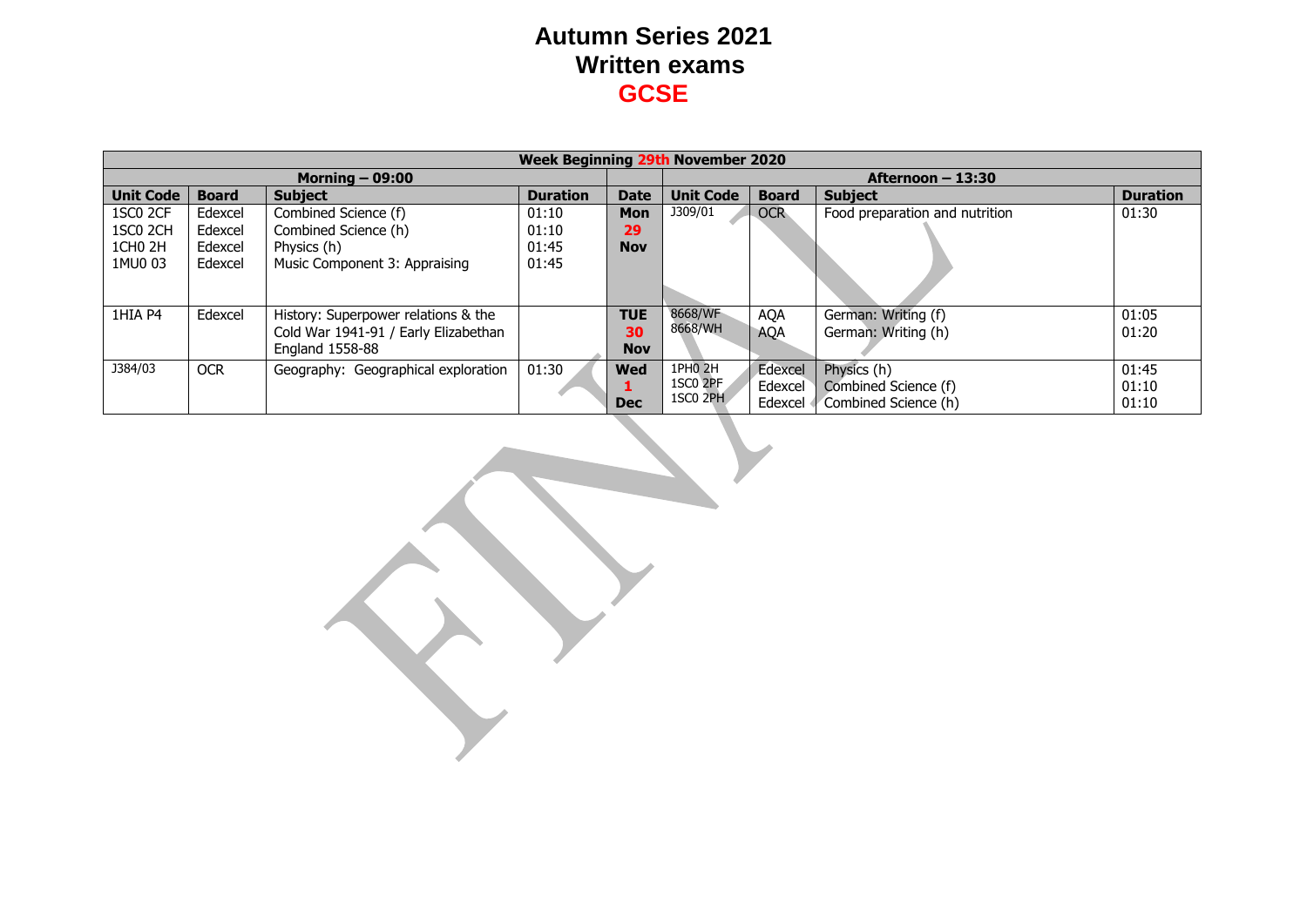| <b>Subject</b>                         | <b>Component Title</b>                       | <b>Component Code</b>   | <b>Exam Date</b>                                                                                                                                                                                                                                                           | <b>Exam Session</b> | <b>Duration</b> |
|----------------------------------------|----------------------------------------------|-------------------------|----------------------------------------------------------------------------------------------------------------------------------------------------------------------------------------------------------------------------------------------------------------------------|---------------------|-----------------|
|                                        | Science (Biology) Paper 1                    | 1BI0 1F/1H              | 15 Nov 2021                                                                                                                                                                                                                                                                | AM                  | 1h 45m          |
| Biology                                | Science (Biology) Paper 2                    | 1BI0 2F/2H              | 26 Nov 2021                                                                                                                                                                                                                                                                | AM                  | 1h 45m          |
| <b>Business</b>                        | <b>Investigating Small Business</b>          | 1BS0 01                 | 22 Nov 2021                                                                                                                                                                                                                                                                | <b>PM</b>           | 1h 30m          |
|                                        | <b>Building a Business</b>                   | 1BS0 02                 | 26 Nov 2021                                                                                                                                                                                                                                                                | <b>PM</b>           | 1h 30m          |
| Chemistry                              | Science (Chemistry) Paper 1                  | 1CH0 1F/1H              | 19 Nov 2021                                                                                                                                                                                                                                                                | AM                  | 1h 45m          |
|                                        | Science (Chemistry) Paper 2                  | $\overline{1CH0}$ 2F/2H | 29 Nov 2021                                                                                                                                                                                                                                                                | AM                  | 1h 45m          |
|                                        | Combined Science Biology 1                   | 1SC0 1BF / 1BH          | 15 Nov 2021                                                                                                                                                                                                                                                                | <b>AM</b>           | 1h 10m          |
|                                        | <b>Combined Science Biology 2</b>            | 1SC0 2BF /2BH           | 26 Nov 2021                                                                                                                                                                                                                                                                | <b>AM</b>           | 1h 10m          |
| <b>Combined Science</b>                | Combined Science Chemistry 1                 | 1SC0 1CF / 1CH          | 19 Nov 2021                                                                                                                                                                                                                                                                | <b>AM</b>           | 1h 10m          |
|                                        | <b>Combined Science Chemistry 2</b>          | <b>1SC0 2CF / 2CH</b>   | 29 Nov 2021                                                                                                                                                                                                                                                                | <b>AM</b>           | 1h 10m          |
|                                        | Combined Science Physics 1                   | 1SC0 1PF / 1PH          | 23 Nov 2021<br>PM<br>1 Dec 2021<br><b>PM</b><br>15 Nov 2021<br>PM<br>19 Nov 2021<br><b>PM</b><br>25 Nov 2021<br><b>PM</b><br>18 Nov 2021<br><b>PM</b><br>1 Nov 2021<br><b>AM</b><br>3 Nov 2021<br><b>AM</b><br>16 Nov 2021<br>AM<br>22 Nov 2021<br>AM<br>29 Nov 2021<br>PM | 1h 10m              |                 |
|                                        | <b>Combined Science Physics 2</b>            | 1SC0 2PF / 2PH          |                                                                                                                                                                                                                                                                            |                     | 1h 10m          |
|                                        | Principles of Computer Science               | 1CP1 01                 |                                                                                                                                                                                                                                                                            |                     | 1h 40m          |
| <b>Computer Science</b>                | Application of Computational Thinking        | 1CP1 02                 |                                                                                                                                                                                                                                                                            |                     | 2h 00m          |
| <b>Drama</b>                           | <b>Interpreting Theatre</b>                  | C690U30-1               |                                                                                                                                                                                                                                                                            |                     | 1h 30m          |
| D&T                                    | Design and Technology Component 1: Timbers   | 1DT0 1F                 |                                                                                                                                                                                                                                                                            |                     | 1h 45m          |
| English Language                       | Explorations in creative reading and writing | 8700/1                  |                                                                                                                                                                                                                                                                            |                     | 1h 45m          |
|                                        | Writers' viewpoints and perspectives         | 8700/2                  |                                                                                                                                                                                                                                                                            |                     | 1h 45m          |
|                                        | Shakespeare and the 19th century novel       | 8702/1                  |                                                                                                                                                                                                                                                                            |                     | 1h 40m          |
| English Literature                     | Modern texts and poetry                      | 8702/2                  |                                                                                                                                                                                                                                                                            |                     | 1h 45m          |
| Food Preparation &<br><b>Nutrition</b> | Food preparation and nutrition               | J309/1                  |                                                                                                                                                                                                                                                                            |                     | 1h 30m          |
|                                        |                                              |                         |                                                                                                                                                                                                                                                                            |                     |                 |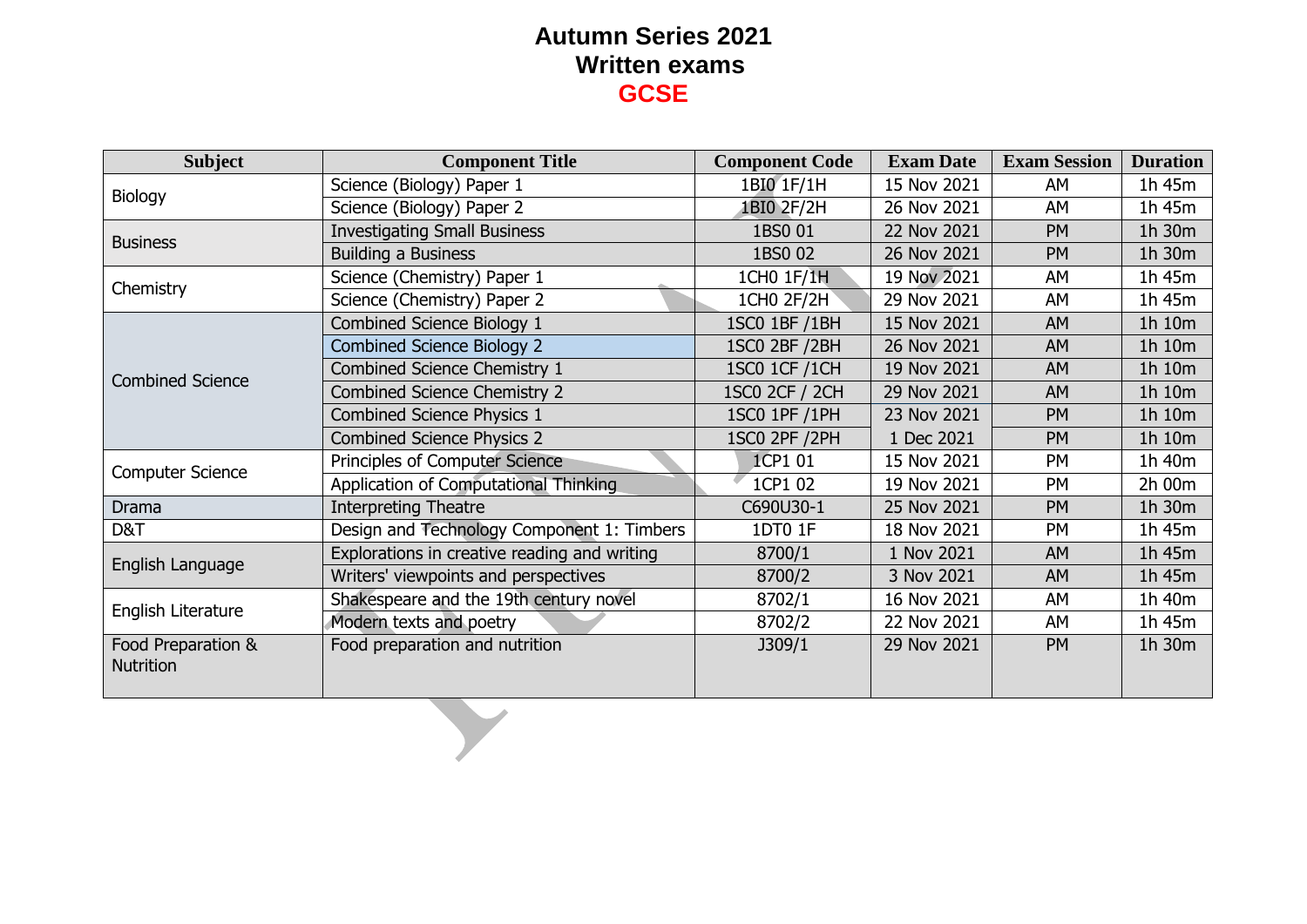| <b>Subject</b> | <b>Component Title</b>                                                                                                         | <b>Component Code</b> | <b>Exam Date</b> | <b>Exam</b>    | <b>Duration</b> |
|----------------|--------------------------------------------------------------------------------------------------------------------------------|-----------------------|------------------|----------------|-----------------|
|                |                                                                                                                                |                       |                  | <b>Session</b> |                 |
|                | Listening (f)                                                                                                                  | 8658/LF               | 17 Nov 2021      | AM             | 35m             |
|                | Listening (h)                                                                                                                  | 8658/LH               | 17 Nov 2021      | AM             | 45m             |
| French         | Reading (f)                                                                                                                    | 8658/RF               | 17 Nov 2021      | AM             | 45m             |
|                | Reading (h)                                                                                                                    | 8658/RH               | 17 Nov 2021      | AM             | 1 <sub>h</sub>  |
|                | Writing (f)                                                                                                                    | 8658/WF               | 22 Nov 2021      | <b>PM</b>      | 1h 05m          |
|                | Writing (h)                                                                                                                    | 8658/WH               | 22 Nov 2021      | <b>PM</b>      | 1h 20m          |
|                | Our natural world                                                                                                              | J384/01               | 17 Nov 2021      | <b>PM</b>      | 1h 10m          |
| Geography      | People and society                                                                                                             | J384/02               | 24 Nov 2021      | <b>AM</b>      | 1h 10m          |
|                | Geographical exploration                                                                                                       | J384/03               | 01 Dec 2021      | <b>AM</b>      | 1h 30m          |
|                | Listening (f)                                                                                                                  | 8668/LF               | 25 Nov 2021      | <b>PM</b>      | 35m             |
|                | Listening (h)                                                                                                                  | 8668/LH               | 25 Nov 2021      | PM             | 45m             |
| German         | Reading (f)                                                                                                                    | 8668/RF               | 25 Nov 2021      | PM             | 45m             |
|                | Reading (h)                                                                                                                    | 8668/RH               | 25 Nov 2021      | <b>PM</b>      | 1 <sub>h</sub>  |
|                | Writing (f)                                                                                                                    | 8668/WF               | 30 Nov 2021      | PM             | 1h 05m          |
|                | Writing (h)                                                                                                                    | 8668/WH               | 30 Nov 2021      | <b>PM</b>      | 1h 20m          |
|                | Thematic study and historic environment -<br>Crime and punishment in Britain c1000-<br>present                                 | 1HI0 10               | 18 Nov 2021      | <b>AM</b>      | 1h 15m          |
| <b>History</b> | Period study and British depth study -<br>Superpower relations and the Cold War<br>1941-91 / Early Elizabethan England 1558-88 | 1HI0 2R               | 02 Dec 2021      | <b>AM</b>      | 55 <sub>m</sub> |
|                | Modern depth study - Modern depth study -<br>Weimar and Nazi Germany 1918-39                                                   | 1HI0 31               | 25 Nov 2021      | <b>AM</b>      | 1h 20m          |
|                |                                                                                                                                |                       |                  |                |                 |